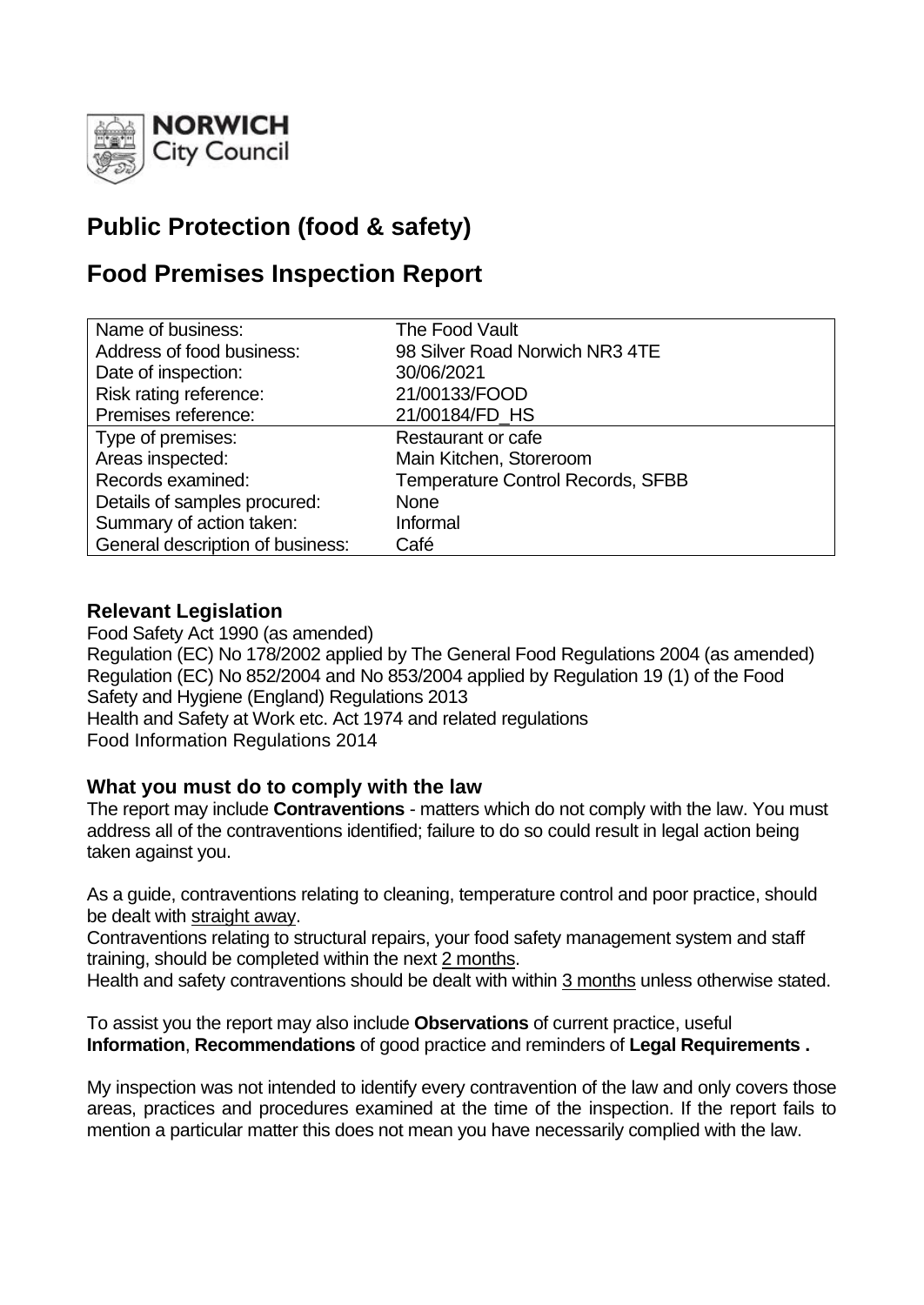# **FOOD SAFETY**

## **How we calculate your Food Hygiene Rating:**

The food safety section is divided into three areas which you are scored against for the hygiene rating:

- 1. Food hygiene and safety procedures
- 2. Structural requirements
- 3. Confidence in management/control procedures

Your Food Hygiene Rating is 4 - a good standard



### **1. Food Hygiene and Safety**

Food hygiene standards are high. You demonstrated a very good standard of compliance with legal requirements. You have safe food handling practices and procedures and all the necessary control measures to prevent cross-contamination are in place. Some minor contraventions require your attention. **(Score 5)**

Contamination risks

**Contravention** Food was not protected from general sources of contamination:

- uncovered vegan cheese stored in the fridge
- uncovered food stored in chest freezer

Hand-washing

**Observation I** was pleased to see handwashing was well managed.

Personal Hygiene

**Contravention** The following are examples of poor personal hygiene or where it was made difficult for food handlers to maintain sufficiently high standards of personal cleanliness:

• protective clothing was insufficient to cover everyday clothes

Temperature Control

**Observation** I was pleased to see you were able to limit bacterial growth and/or survival by applying appropriate temperature controls at points critical to food safety and that you were monitoring temperatures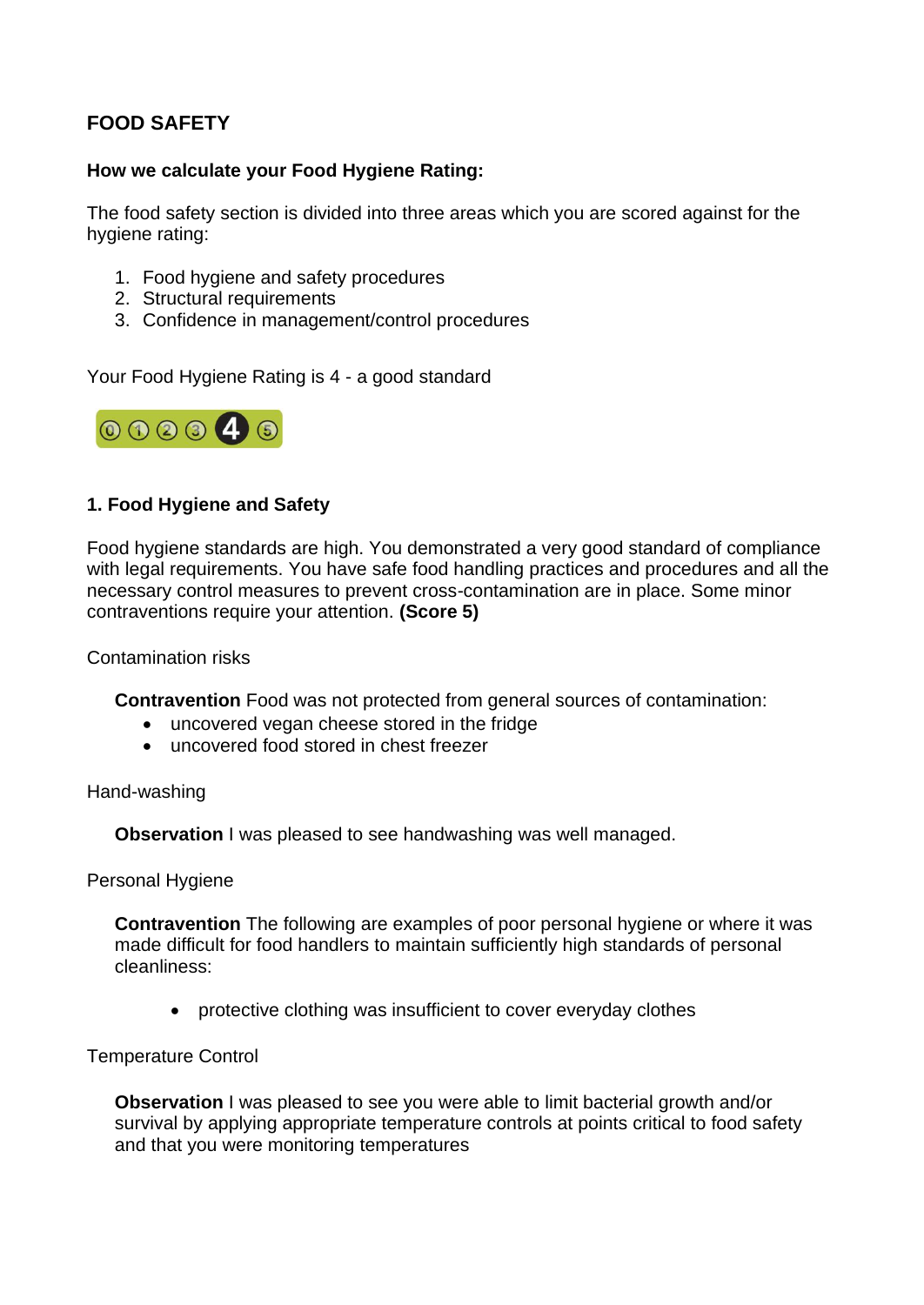Poor Practices

**Contravention** The following matters represented poor practice and if allowed to continue may cause food to become contaminated or lead to its deterioration:

- no date labels on open foods of when opened
- no date on chocolate sauce of when frozen or defrosted
- coriander was being stored beyond its 'Best Before' date of 2/6
- herbs were being stored beyond its 'Best Before' date of 26/6

**Guidance** It is an offence to sell food which is not of the nature, substance or quality demanded by the consumer. Food sold passed it's 'best before' date could be of a reduced quality so you must check it is OK before you use it.

**Recommendation** You should have a system to identify when open or prepared foods need to be used by or discarded, to ensure the food is fit for consumption. I recommend you apply labels which give a day or date that is 2 days after the day of production e.g. if food is opened on Monday it should be used by the end of Wednesday.

#### **2. Structure and Cleaning**

The structure facilities and standard of cleaning and maintenance are all of a good standard and only minor repairs and/or improvements are required. Pest control and waste disposal provisions are adequate. The minor contraventions require your attention. **(Score 5)**

Cleaning of Structure

**Contravention** The following items were dirty and require more frequent and thorough cleaning:

- flooring behind and under equipment
- door above kick plate

#### Cleaning of Equipment and Food Contact Surfaces

**Contravention** The following items are dirty and must be cleaned:

- fridge and freezer seals
- interiors to microwaves
- chopping boards
- Interior bottom to fridge
- interior top to chest freezer
- probe thermometer
- seals to milk fridge
- wheels to equipment
- top to cans on shelving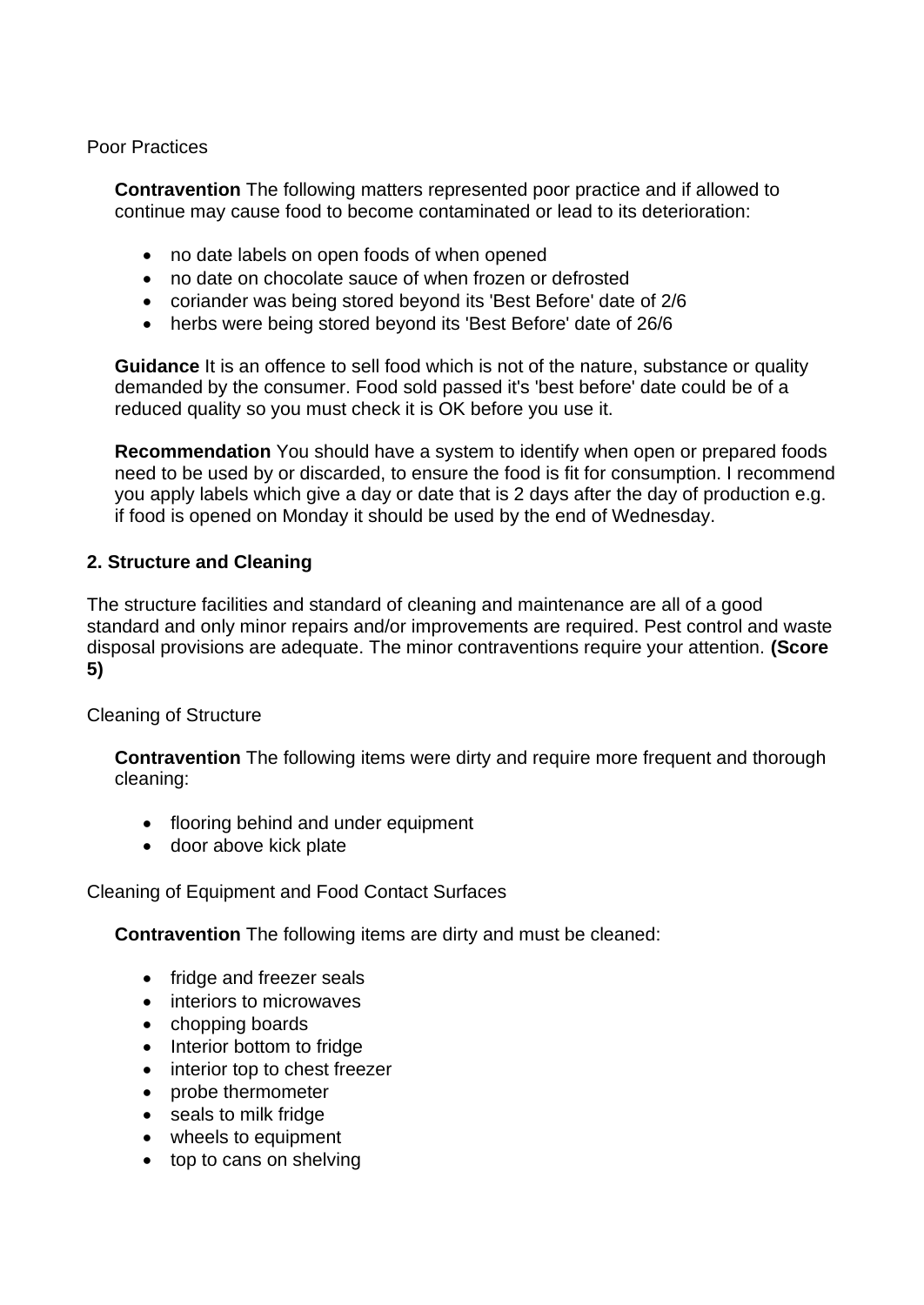Cleaning Chemicals / Materials / Equipment and Methods

**Observation** I was pleased to see that the premises was kept clean and that your cleaning materials, methods and equipment were able to minimise the spread of harmful bacteria between surfaces.

#### **Maintenance**

**Contravention** The following items had not been suitably maintained and must be repaired (or replaced):

• green cutting board was badly scoured. I was pleased to see that this was thrown away in my presence

**Observation** I was pleased to see the kitchen had recently been refurbished.

Facilities and Structural provision

**Observation** I was pleased to see the premises had been well maintained and that adequate facilities had been provided.

#### Pest Control

**Observation** I was pleased to see that the premises was proofed against the entry of pests and that pest control procedures were in place.

#### **3. Confidence in Management**

There are generally satisfactory food safety controls in place although there is evidence of some non-compliance with the law. The contraventions require your attention; although not critical to food safety they may become so if not addressed. **(Score 10)**

Type of Food Safety Management System Required

**Observation** Your SFBB/food safety management system was in place and working well. I was confident you had effective control over hazards to food.

**Observation** You were monitoring (and recording) the temperatures of your fridges and freezers as well as the temperature of cooked/hot-held food and could demonstrate effective systems for controlling bacterial growth and survival.

Safer Food Better Business/Food Safety Management System that works

**Contravention** The Management sections in your Safer food Better Business (SFBB) pack are intended to demonstrate you are in day-to-day control of the hazards to food. The following Management sections were either missing, incomplete or not up-to-date:

- training records / supplier lists
- cleaning schedule